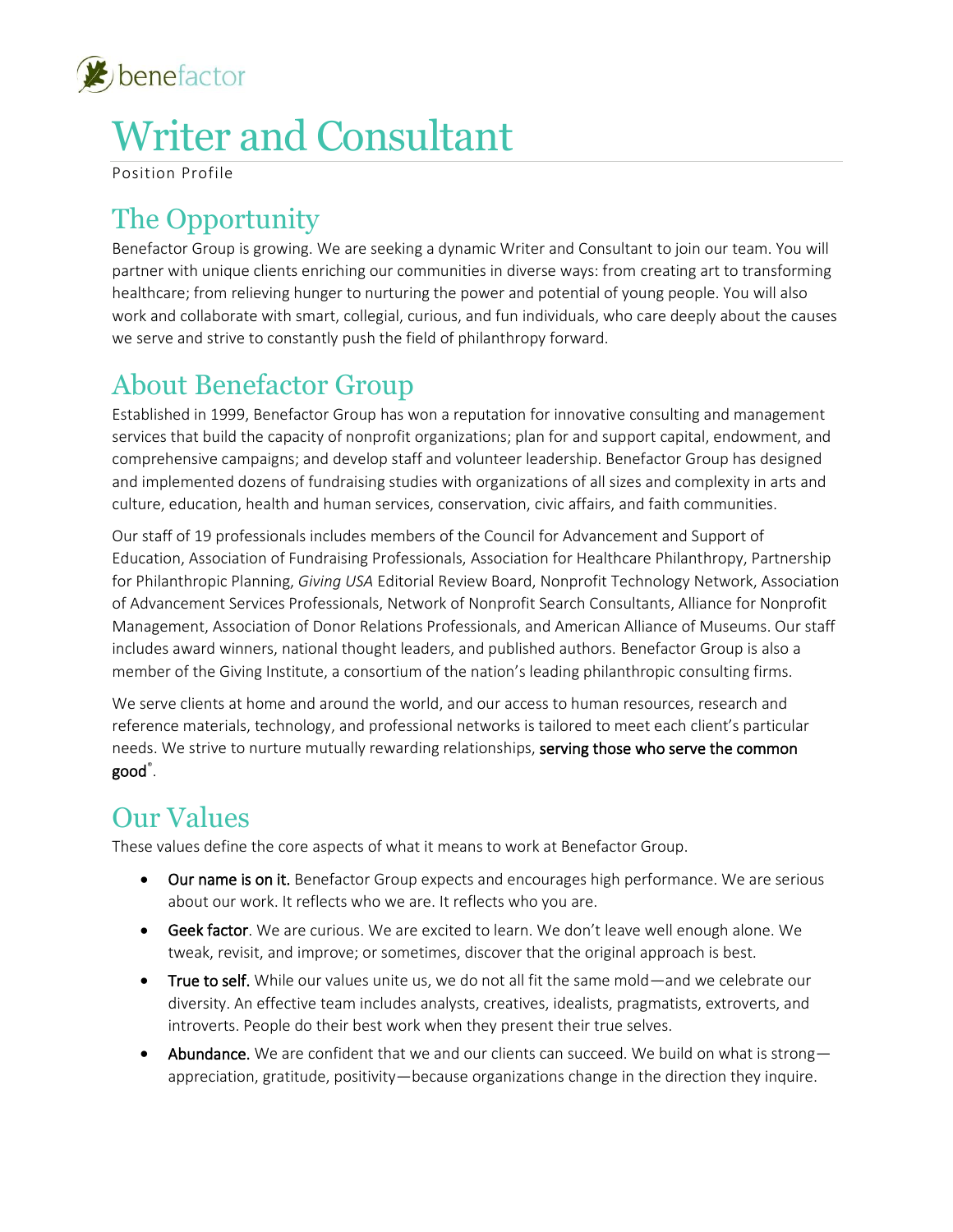

### Essential Job Functions

- Craft inspiring, custom communications for our clients. This includes researching and writing "cases for support" that capture a client's vision, articulate the role of philanthropy, and position the organization and vision as worthy of donor support. This also includes creating major donor proposals, campaign collateral, and other fundraising materials.
- Provide strategic communications counsel to clients. Serve as a thought partner to clients, helping to shape their strategies for communicating with donors at all giving levels (i.e., transformational, major, middle, and broad base).
- Develop sales proposals and presentations on behalf of Benefactor Group. Research and prepare proposals demonstrating how Benefactor Group can help potential clients fuel their causes with powerful fundraising, people, and systems.
- Create thought leadership content that enhances Benefactor Group's brand. This generally means thinking about interesting topics—i.e., expressing our "Geek Factor" value—and sharing those thoughts via white papers, blog posts, case studies, and other multi-channel content.
- Present information to clients—including executive leaders, fundraising leaders, and key volunteers. Demonstrate clear, concise verbal communication skills, as well as comfort in presenting to external stakeholders.
- Coordinate the production of various projects at the same time. Manage multiple projects simultaneously while paying attention to detail, accuracy, timelines, and quality of work at all times. Adhere to deadlines with a minimum of supervision.
- Develop and maintain fundraising expertise. Maintain knowledge of current fundraising tactics and trends through self-directed and firm-supported professional development.
- Develop and maintain sector expertise. Benefactor Group works across all nonprofit sectors—arts and culture, higher education, healthcare, faith-based, human services, animals and the environment, etc. Understand these sectors, and develop expertise in at least one, through selfdirected and firm-supported learning.
- Work with designers and other vendors, as needed. While this position is focused on writing, an ability to work with designers and guide the development of compelling visuals is preferred.

### **Competencies**

- Communicates effectively
- Customer focus
- Instills trust
- Collaborates
- Persuades
- Values differences
- Organizational savvy
- Interpersonal savvy
- Self-development
- Nimble learning
- Manages ambiguity
- Situational adaptability
- Drives vision and purpose